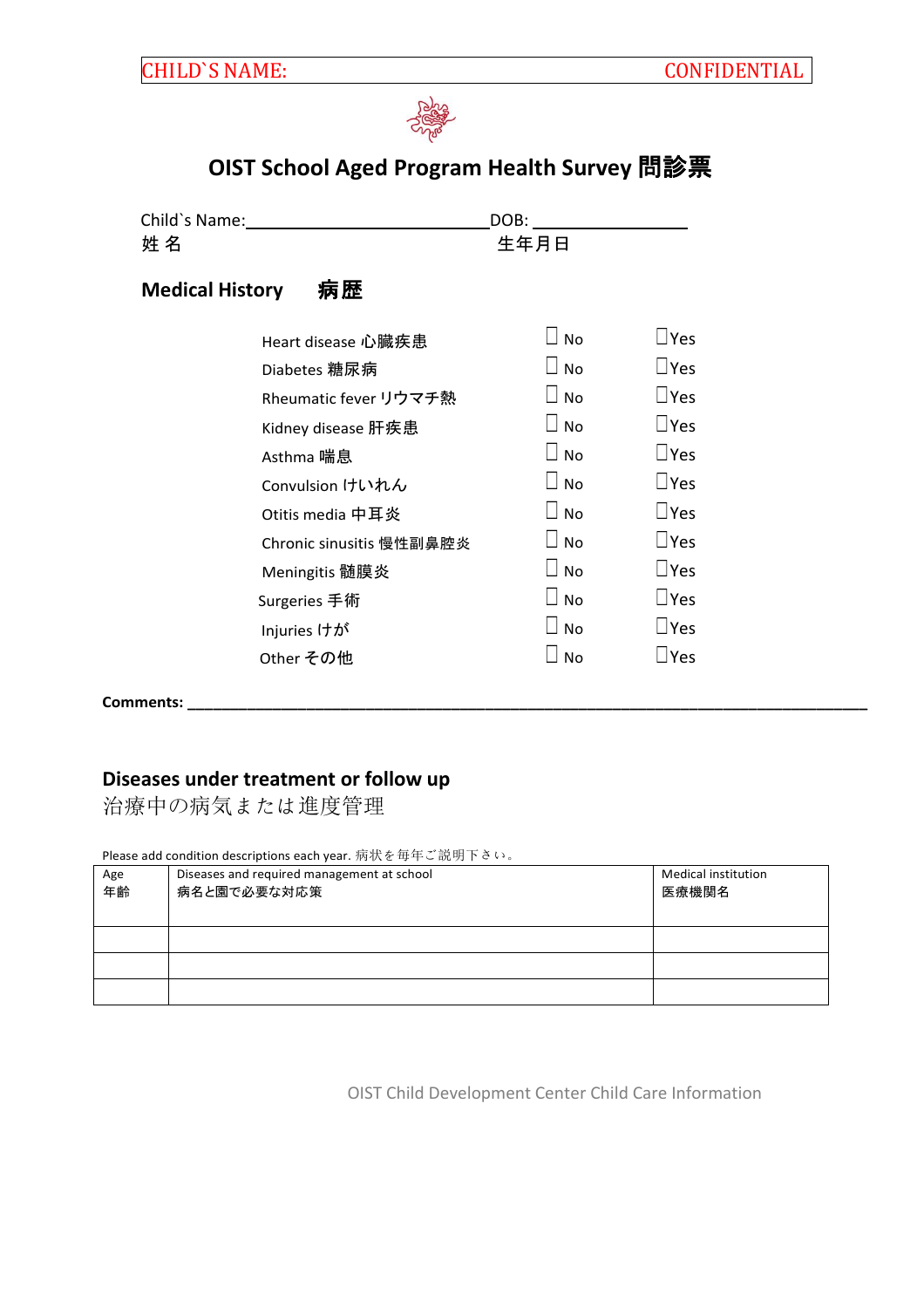# CHILD`S NAME: CONFIDENTIAL

| History of anaphylaxis アナフィラキシ一歴                                      | □No        | $\Box$ Yes    |          |
|-----------------------------------------------------------------------|------------|---------------|----------|
| Cause/diagnosis of anaphylaxis アナフィラキシーを起こした原因/診断:                    |            |               |          |
| Foods Allergy 食物アレルギー:<br>$\square$ No                                | $\Box$ Yes |               |          |
| Type of Food Allergy 該当する食物アレルギー:                                     |            |               |          |
| □ Food dependent atopic dermatitis 食物によるアトピー性皮膚炎                      |            |               |          |
| □ Immediate Type 即時型                                                  |            |               |          |
| □ Delayed Type 遅延型                                                    |            |               |          |
| □ Others (circle type) その他 (印を付けて下さい)                                 |            |               |          |
| Newborn digestive organ symptom<br>o                                  |            |               |          |
| Oral allergy syndrome 口腔アレルギー症候群<br>o                                 |            |               |          |
| FDEIA (Food dependent exercise-induced anaphylaxis) (食物<br>o          |            |               |          |
| 依存性運動誘発性アナフィラキシー)                                                     |            |               |          |
| Please check all that apply and write diagnostic criteria             |            |               |          |
| 該当する箇所に印を付け、診断基準を書いて下さい。                                              |            |               |          |
|                                                                       |            |               |          |
|                                                                       |            |               |          |
|                                                                       |            |               |          |
| □ Buckwheat そば粉 ____________________________                          |            |               |          |
|                                                                       |            |               |          |
|                                                                       |            |               |          |
|                                                                       |            |               |          |
| □ Shellfish貝 類 __________________________________                     |            |               |          |
|                                                                       |            |               |          |
|                                                                       |            |               |          |
|                                                                       |            |               |          |
| □ Others その他 _______________________________                          |            |               |          |
|                                                                       |            |               |          |
|                                                                       |            |               |          |
|                                                                       |            |               |          |
|                                                                       |            |               |          |
| Medicine Allergy 薬アレルギー:<br>$\square$ No                              | $\Box$ Yes |               |          |
|                                                                       |            |               |          |
|                                                                       |            |               |          |
|                                                                       |            |               |          |
| Seasonal Allergy 季節性アレルギー                                             | □No        | $\square$ Yes |          |
| 2 Perennial Allergic Rhinitis 通年性アレルギー性鼻炎                             |            |               |          |
| □ Seasonal Allergic Rhinitis (circle season) 季節性アレルギー性鼻炎 (発症する季節に印を付け |            |               |          |
| て下さい)                                                                 |            |               |          |
| $\circ$ Spring 春                                                      |            | o             | Fall 秋   |
| o Summer 夏                                                            |            | O             | Winter 冬 |
|                                                                       |            |               |          |
|                                                                       |            |               |          |
|                                                                       |            |               |          |
| Other Allergy その他のアレルギー: 口No                                          | $\Box$ Yes |               |          |
|                                                                       |            |               |          |
|                                                                       |            |               |          |
|                                                                       |            |               |          |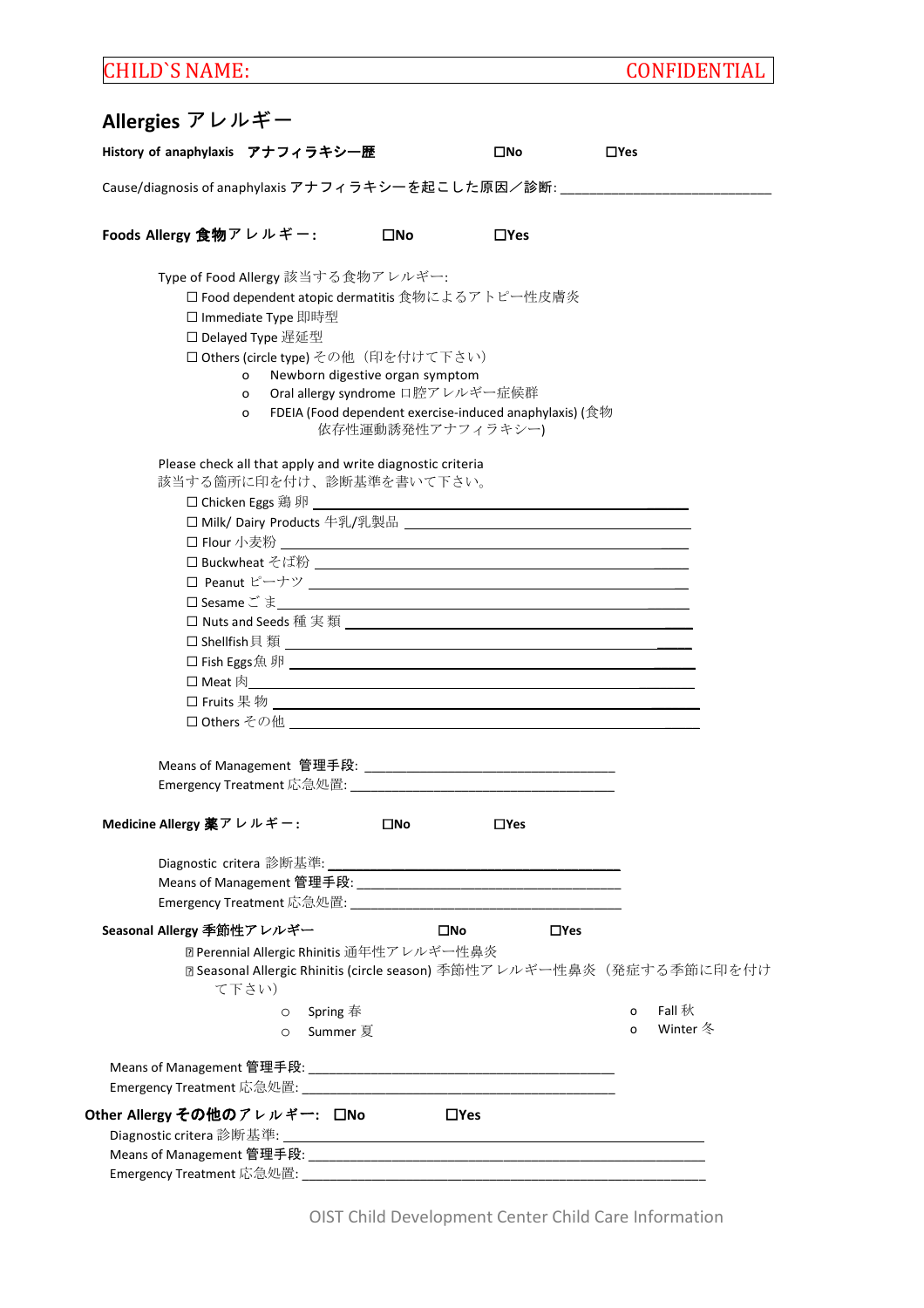# **Points of Attention at School Parent`s Criteria** 園生活上の留意事項 保育士記録用

### **Outdoor Activities** 園外でのアクティビティー**:**

□ No need to consider 考慮する必要はない ☐ Decide after parent conference 面談後決定

## **Dietary Restrictions** 食事制限**:**

## Details of Inedible Food (circle all that apply)

**Egg** 卵 (dried, powered, solids, white, yolk 乾燥、粉状、液 状、卵白、黄身) Baked Goods 焼き菓子 Egg Shell Calcium 卵殻カルシウム Mayonnaise マヨネーズ Macaroni マカロニ Marshmallows マシュマロ Pasta パスタ

#### **Milk** 牛乳

Baked Goods 焼き菓子 Cheese チーズ Butter バター Yogurt ヨーグルト Pudding プリン Powered Milk 粉ミルク

#### **Meat** 肉

Meat Extract 肉エキス Pork 豚肉 Gelatin ゼラチン

School Lunch 給食 □Control Free 制限なし ☐Decide after Parent Conference

### Activities to deal with food 食物の取り扱い

□No need to consider 考慮する必要はない ☐Decide After Parent Conference

Other health-related notes to school その他、園で把握が必要な健康に関する情報

| Parent/Guardian Signature: | Date: |    |
|----------------------------|-------|----|
| 保護者著名                      |       | 日付 |

### **Soy** 大豆

Soy Milk 豆乳 Soy Oil 大豆油 Soy Sauce 醤油 Miso 味噌

#### **Fish** 魚

Bonito Stock かつおだし Sardine Stock いわし、にぼしだし

#### **Other** その他

Flour 小麦粉 Vinegar 酢 Barley Tea 麦茶 Mirin みりん Inorganic無機物 Sugar 砂糖 Sesame ごま Sesame Oil ごま油

OIST Child Development Center Child Care Information